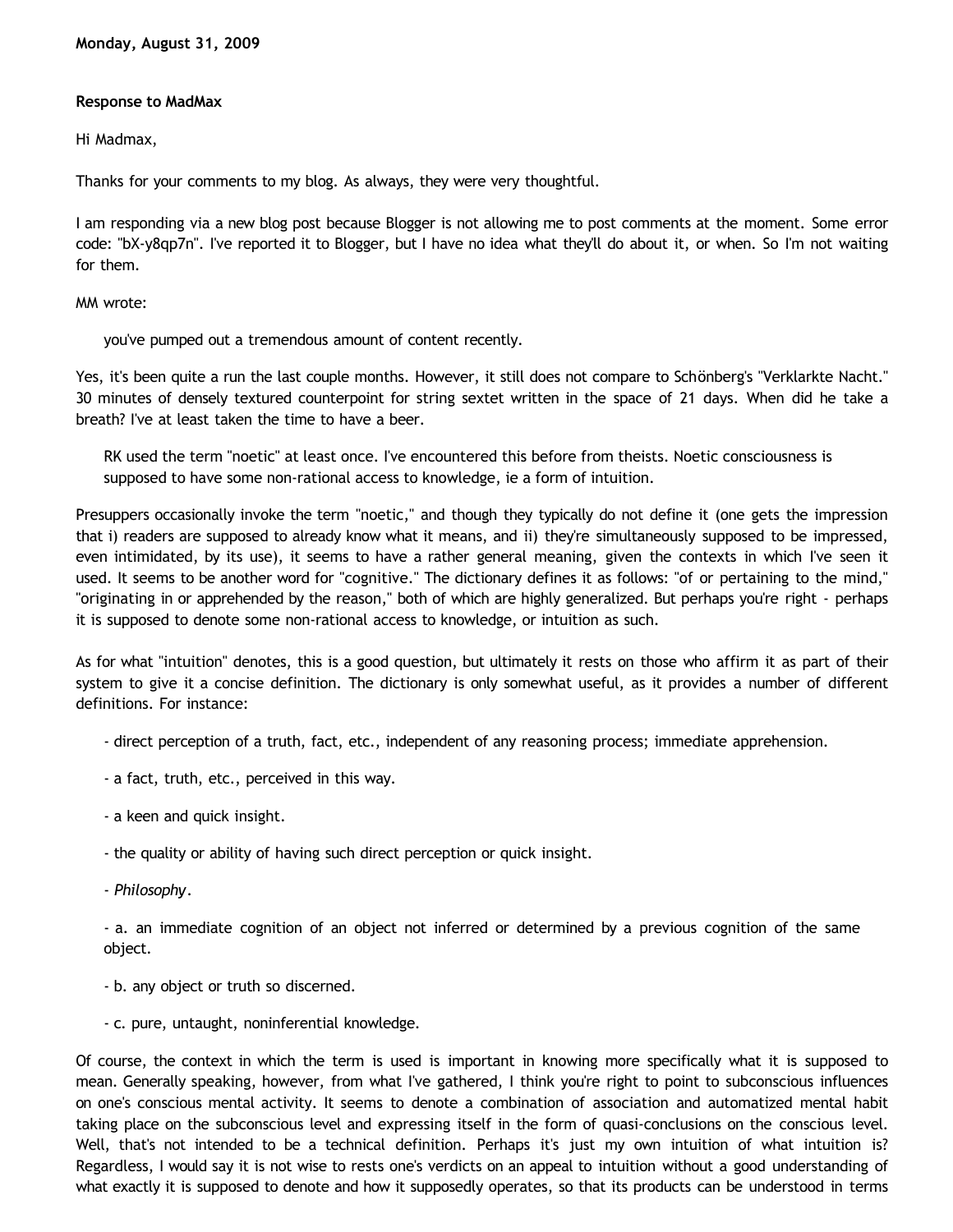of which inputs (if any) actually support it. Then again, if one can claim to "intuit" the Christian god, for instance, why can't another "intuit" Brahma or Xipe Totec? Of course, Objectivism does not participate in such arbitrary contests, since it is emphatic in making its premises and inferences explicit and tying them to what we perceive (as opposed to what we imagine). I don't think that's what the notion of intuition is typically intended to have in mind.

I must say, MM, I read [the Bernstein article](http://www.theobjectivestandard.com/issues/2006-winter/tragedy-of-theology.asp) you linked me to the other day, and I really, really enjoyed it and have put a link to it on my sidebar. Bernstein covers so much territory in such a succinct and penetrating manner while thoroughly obliterating the thesis of Rodney Stark's book *The Victory of Reason: How Christianity Led to Freedom, Capitalism, and Western Success*. Bernstein must have really poured a lot of effort into it, as it is very well written. I know Bernstein mostly from his recorded lectures, so it was refreshing to see him in print. It is an excellent article, and if I were teaching a class on the history of western civilization, Bernstein's article would be on the list of required readings. I think he goes a bit far in one sentence when he states that "a heretic is nothing more than an independent mind whose freethinking leads him into conflict with the prevailing religious text," but perhaps I'm just being trivial. However, it seems to me that a heretic could very well be someone who still endorses dogmatic commitments which he would question were he truly independent in his thinking (I'm thinking of Arius, for instance, whom Bernstein discusses). He may dispute the doctrine of the trinity, for instance, but still affirm equally arbitrary notions, such as creation ex nihilo, the virgin birth, salvation through Jesus' atoning works, miracles, raising the dead, etc. But this in no way detracts from the point Bernstein is trying to make at this point in his essay, and surely not from any of the larger points he is trying to make.

I went through with my hilighter and noted a number of Bernstein's statements for future reference. I was delighted to see that he made the distinction between rationality and rationalism, as this is a key issue for the discussion. Christian apologists tend to suppose that apply norms of logic guarantees a position's rationality. But this merely emphasizes form over content, giving the the latter short-shrift. As "deduction without reference to reality," rationalism applies logic to arbitrary content, to essentially a fantasy, as Bernstein rightly notes.

I have plenty more works in the mill. But in the meantime, you might want to take a look at [Chris Bolt's latest reply to](http://choosinghats.blogspot.com/2009/08/missing-basics.html) [me](http://choosinghats.blogspot.com/2009/08/missing-basics.html). He did a video where he takes [my recent blog](http://bahnsenburner.blogspot.com/2009/08/razorskiss-on-christian-god-as-basis-of_28.html) on divine deception to task. In it, he calls my blog entries "lengthy, arrogant posts." I thought that was rather flattering.

Regards, **Dawson** 

*posted by Bahnsen Burner at [5:00 PM](http://bahnsenburner.blogspot.com/2009/08/response-to-madmax.html)*

**3 Comments:**

[madmax](http://www.blogger.com/profile/14375140131881725965) said...

Dawson,

I'm so glad that you liked the Bernstein article. Bernstein is my favorite Objectivist writer. His writing has great precision. He wrote an essay on heroism which was awesome. He carefully defines the word breaking it into 4 subparts and then explains every one. It was the best thing on heroism that I ever read. In the essay I linked to, he totally destroyed Stark's thesis. It was a joy to read.

Regarding Noetic, I too have seen it referred to as a stand in for all things cognitive. But a few Christians I have encountered use it to give consciousness a supernatural aura as they describe it as an intuitive conduit to a "higher reality" which the "materialist" secularists, of course, can't disprove.

And thanks for the link to Chris Bolt's video. I didn't listen to the whole thing but it sounds like he is doing what theists always do - give their god inherent properties so as to avoid contradictions; i.e. "god can't lie", "god can't violate the laws of logic", "god can't square circles", "god can't declare eating small children as the moral good", etc..

Regards,